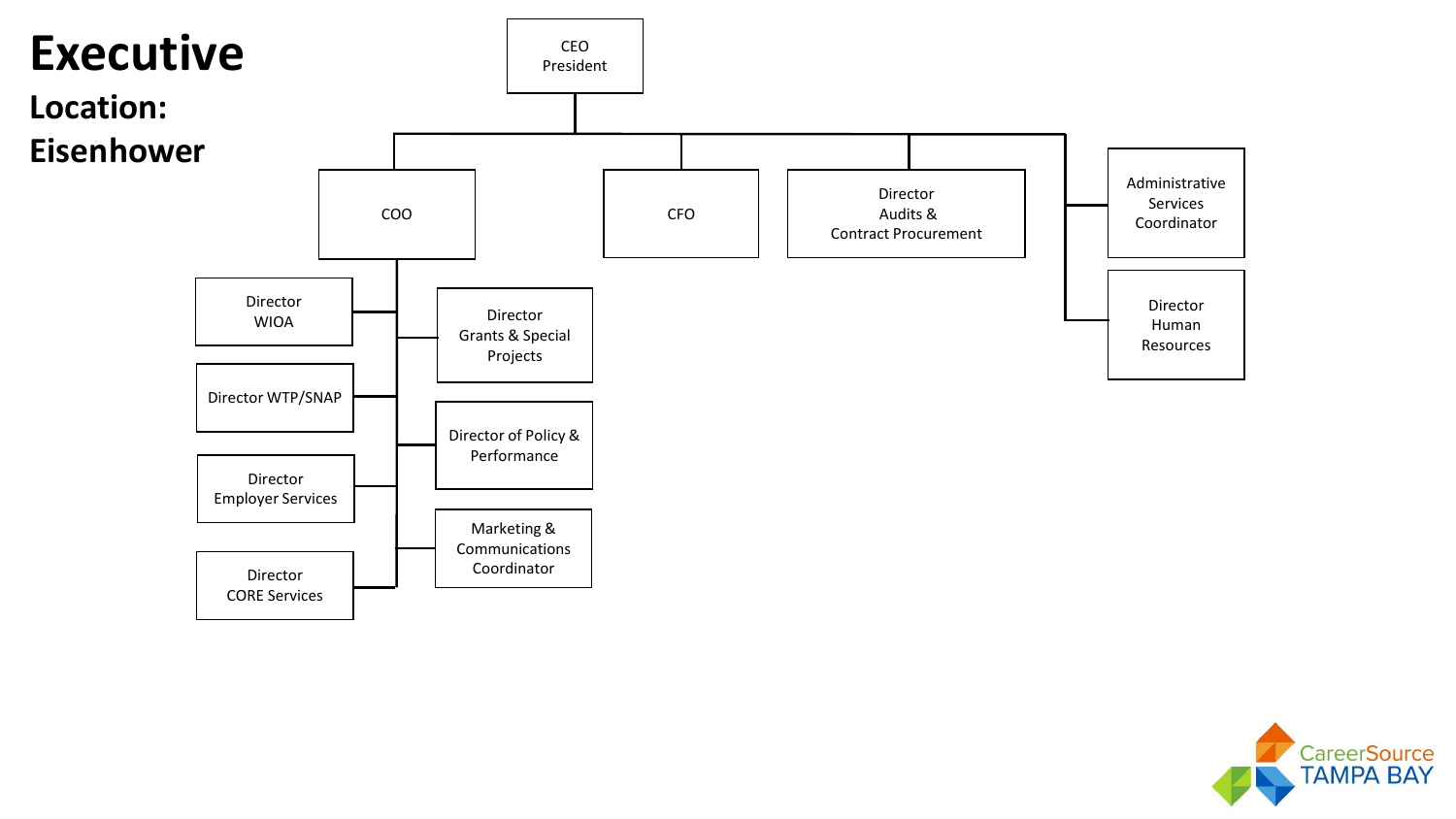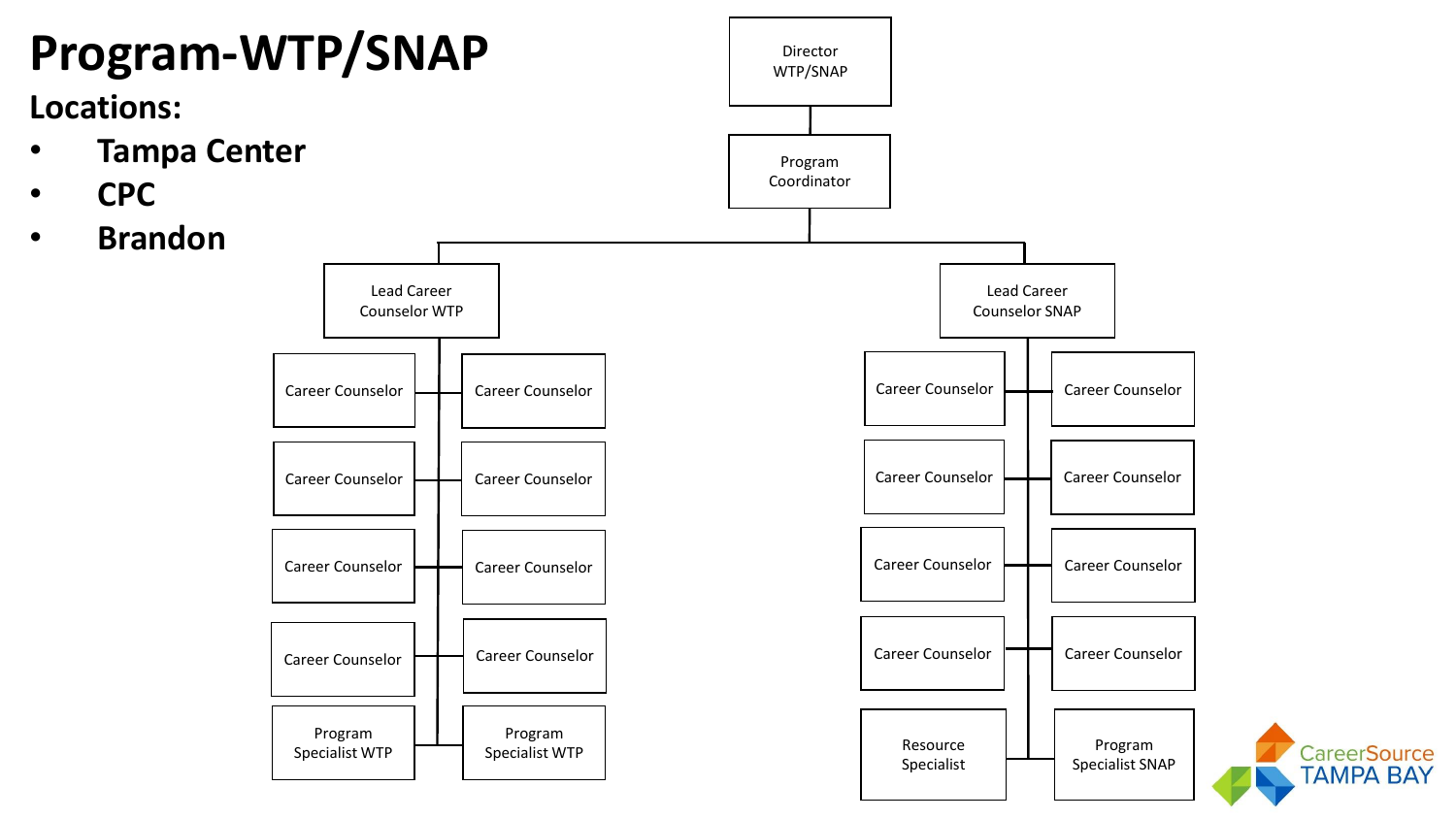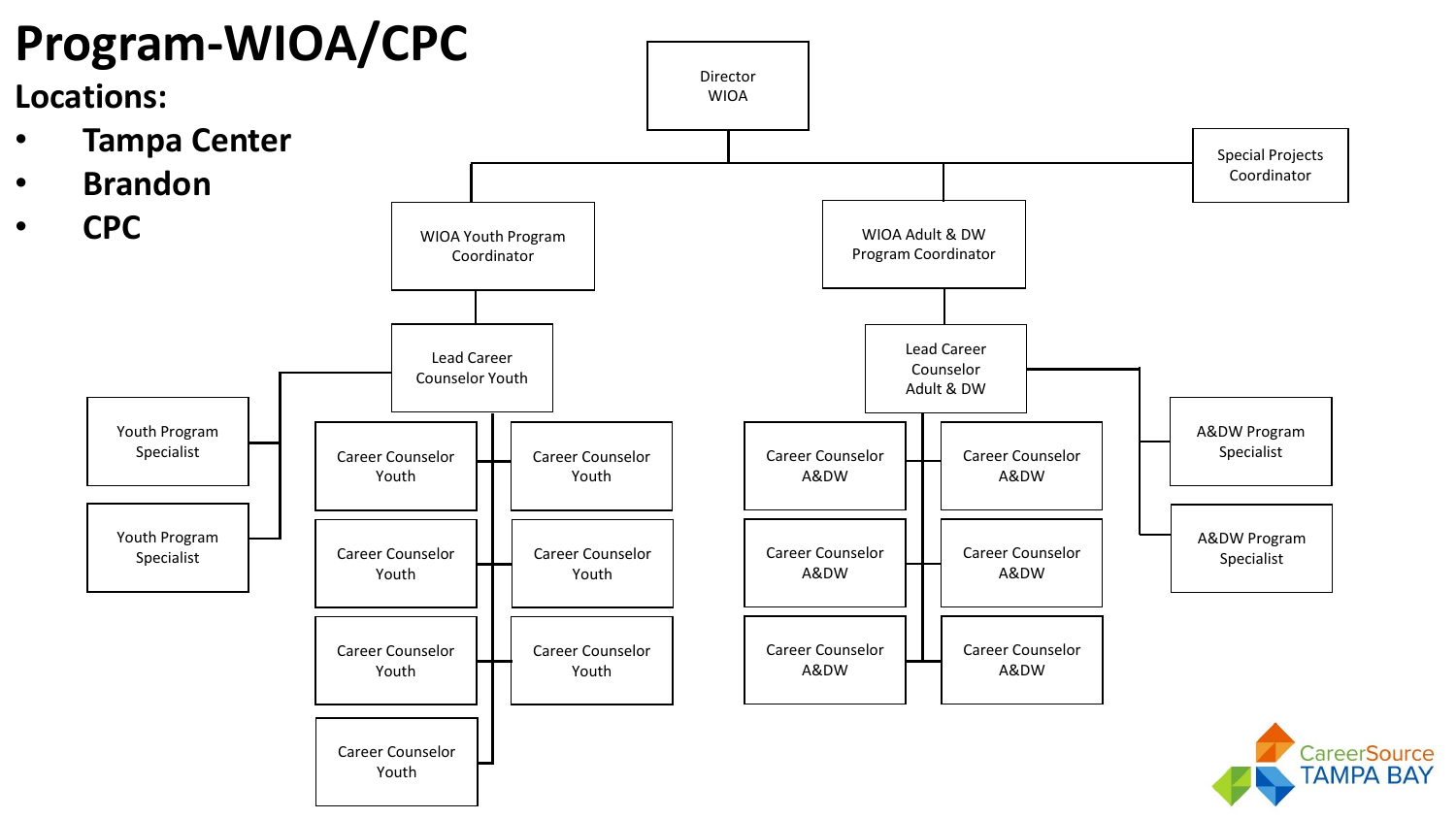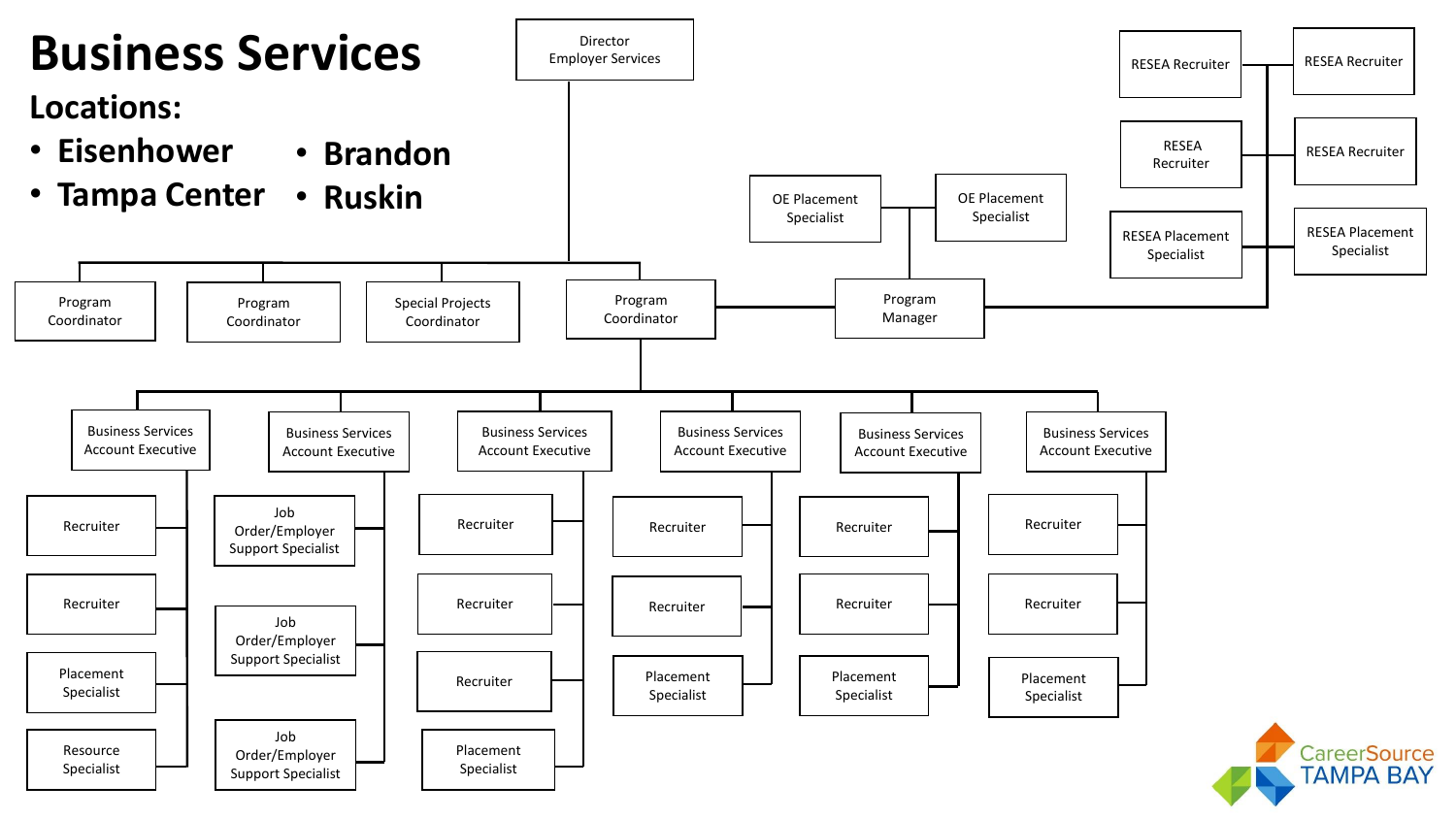# **Program - CORE Services**

#### **Locations:**



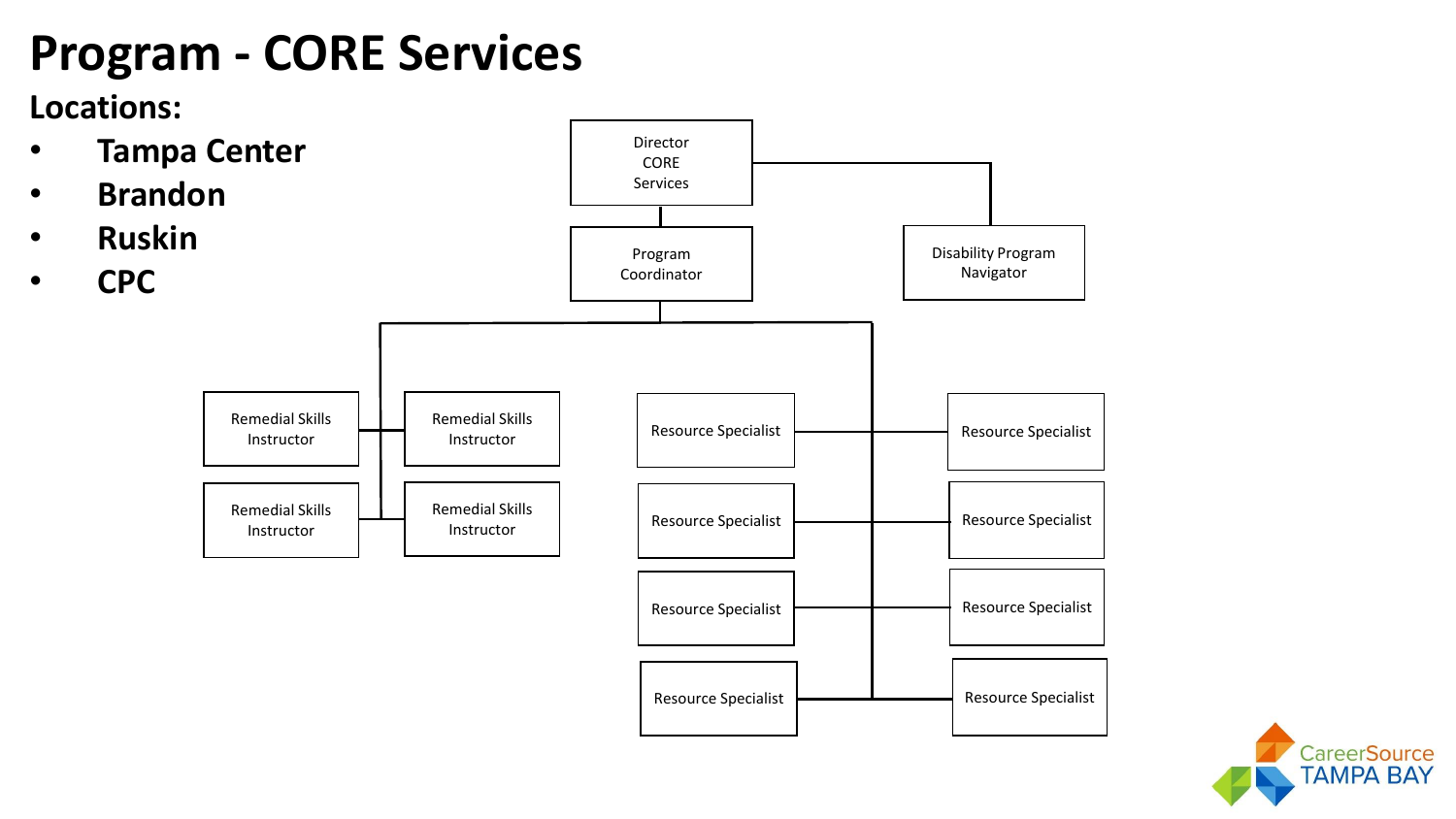# **Program – Special Grants**

**Location:** 

- **Eisenhower**
- **Tampa Center**



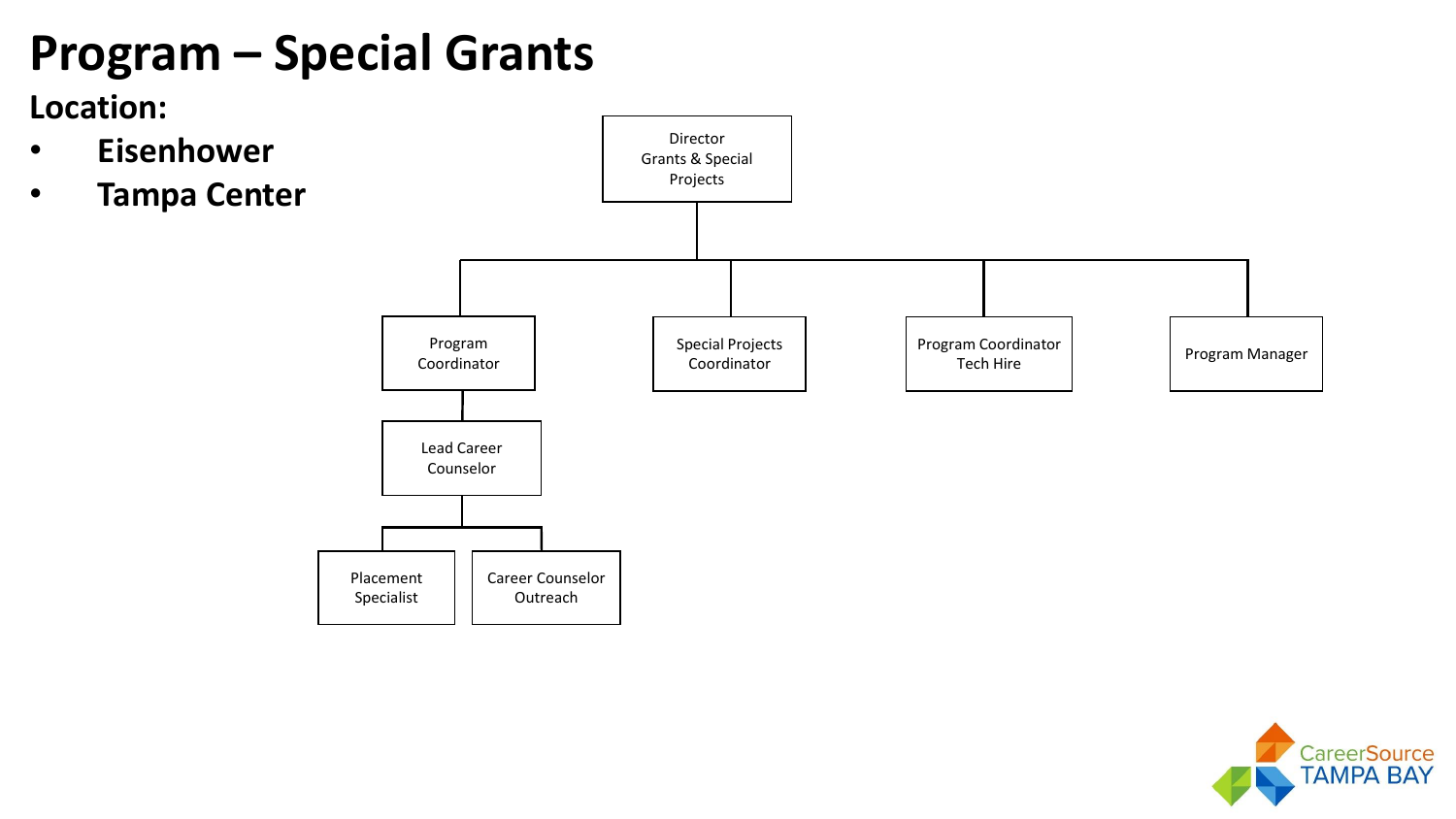# **Audits / Finance**

#### **Location: Eisenhower**



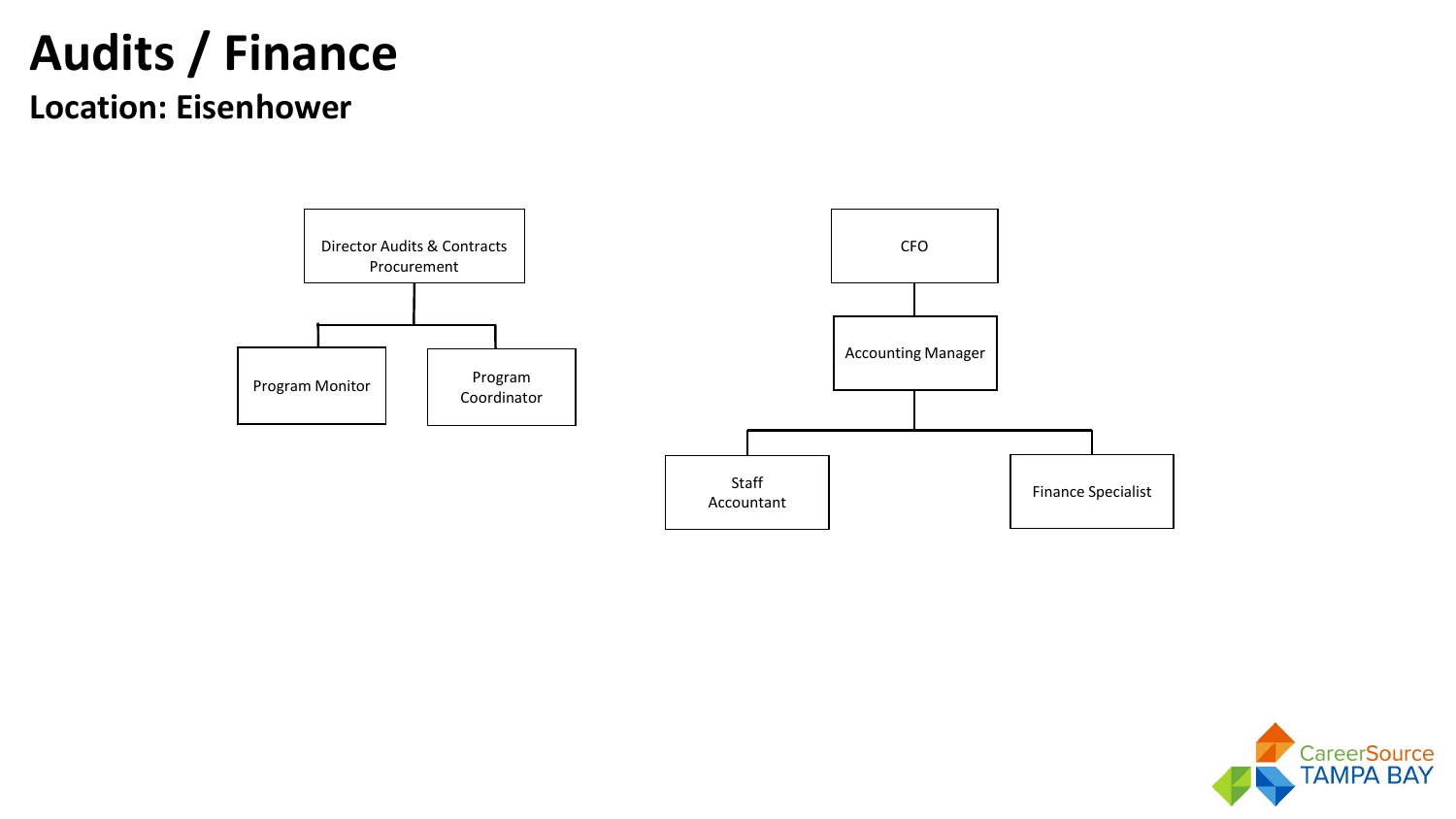## **IT/MIS Location: Tampa Center**



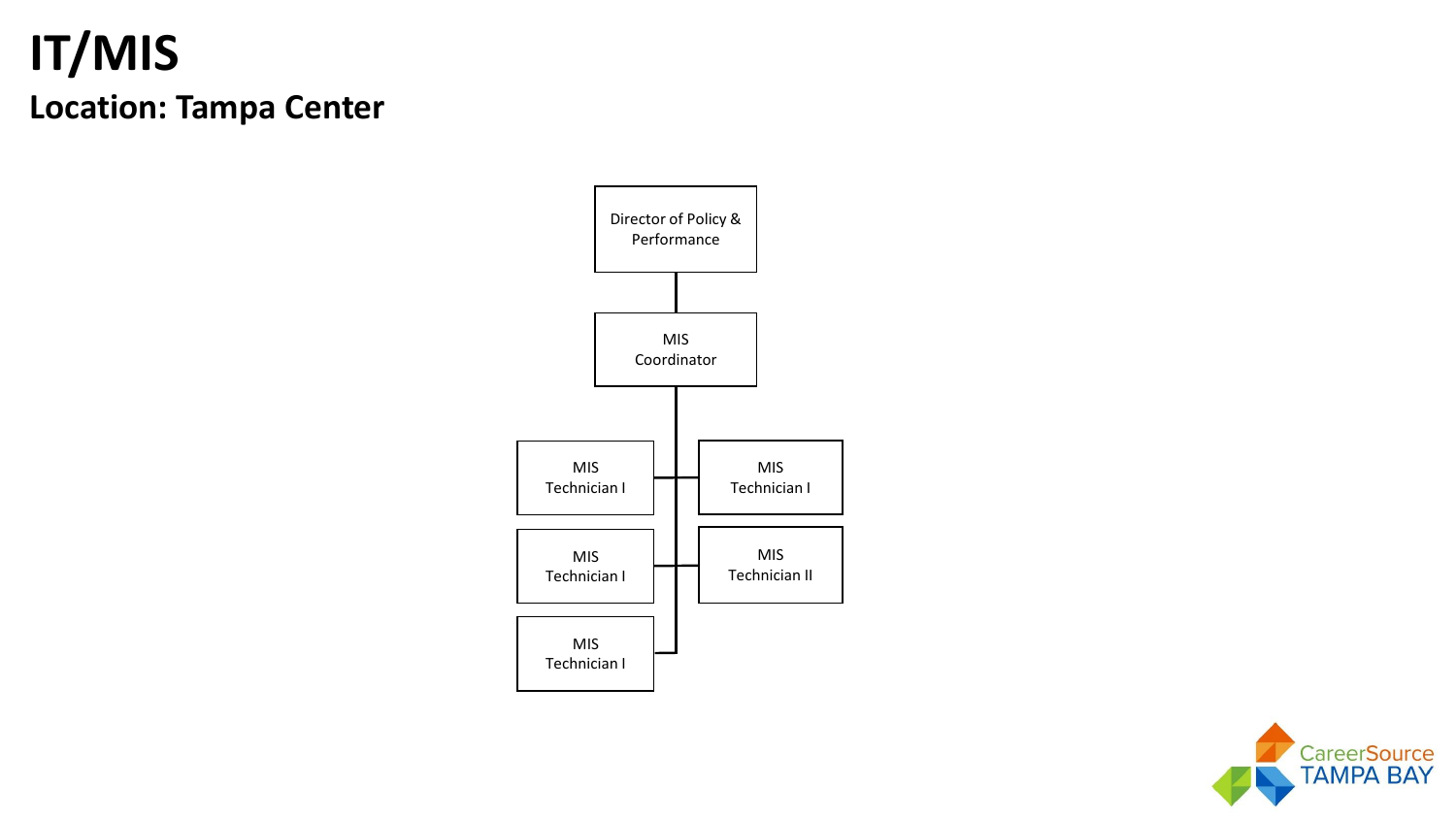## **Human Resources**

#### **Location: Eisenhower**